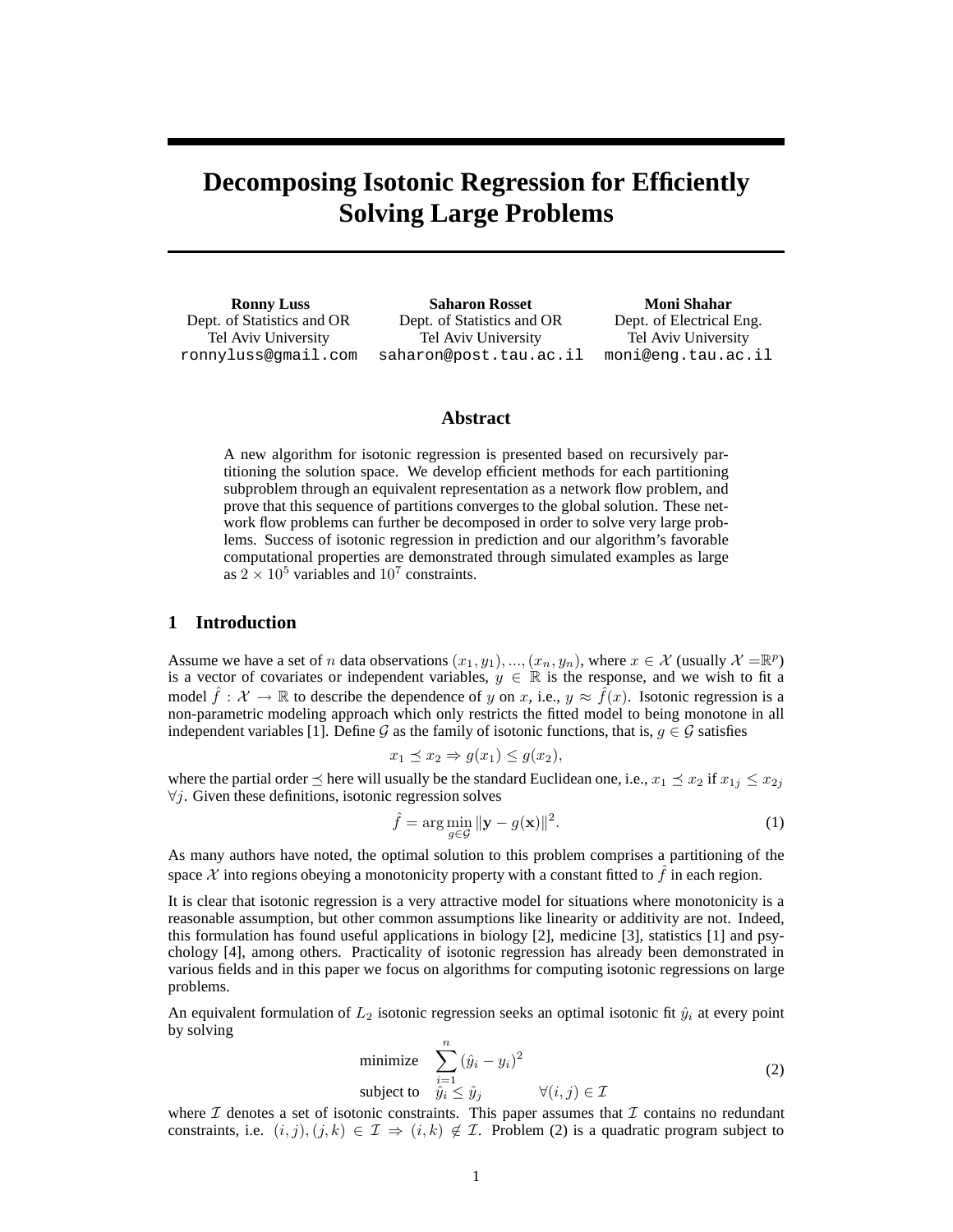simple linear constraints, and, according to a literature review, appears to be largely ignored due to computational difficulty on large problems. The worst case  $O(n^4)$  complexity (a large overstatement in practice as will be shown) has resulted in overlooking the results that follow [5, 6].

The discussion of isotonic regression originally focused on the case  $x \in \mathbb{R}$ , where  $\preceq$  denoted a complete order [4]. For this case, the well known pooled adjacent violators algorithm (PAVA) efficiently solves the isotonic regression problem. For the partially ordered case, many different algorithms have been developed over the years, with most early efforts concentrated on generalizations of PAVA [7, 5]. These algorithms typically have no polynomial complexity guarantees and are impractical when data size exceed a few thousand observations. Problem (1) can also be treated as a separable quadratic program subject to simple linear equality constraints. Such was done, for example, in [8], which applies active set methods to solve the problem. While such algorithms can often be efficient in practice, the algorithm of [8] gives no complexity guarantees. Related algorithms in [9] to those described here were applied to problems for scheduling reorder intervals in production systems and are of complexity  $O(n^4)$  and connections to isotonic regression can be made through [1]. Interior point methods are another tool for solving Problem (1), and have time complexity guarantees of  $\tilde{O}(n^3)$  when the number of constraints is on the same order as the number of variables (see [10]). However, the excessive memory requirements of interior point methods from solving large systems of linear equations typically make them impractical for large data sizes. Recently, [6] and [11] gave an  $O(n^2)$  *approximate* generalized PAVA algorithm, however solution quality can only be demonstrated via experimentation. An even better complexity of  $O(n \log n)$  can be obtained for the optimal solution when the isotonic constraints take a special structure such as a tree, e.g. [12].

#### **1.1 Contribution**

Our novel approach to isotonic regression offers an exact solution of (1) with a complexity bounded by  $O(n^4)$ , but acts on the order of  $O(n^3)$  for practical problems. We demonstrate here that it accommodates problems with tens of thousands of observations, or even more with our decomposition. The main goal of this paper is to make isotonic regression a reasonable computational tool for large data sets, as the assumptions in this framework are very applicable in real-world applications. Our framework solves quadratic programs with  $2 \times 10^5$  variables and more than  $10^7$  constraints, a problem of size not solved anywhere in previous isotonic regression literature, and with the decomposition detailed below, even larger problems can be solved.

The paper is organized as follows. Section 2 describes a partitioning algorithm for isotonic regression and proves convergence to the globally optimal solution. Section 3 explains how the subproblems (creating a single partition) can be solved efficiently and decomposed in order to solve large-scale problems. Section 4 demonstrates that the partitioning algorithm is significantly better in practice than the  $O(n^4)$  worst-case complexity. Finally, Section 5 gives numerical results and demonstrates favorable predictive performance on large simulated data sets and Section 6 concludes with future directions.

#### **Notation**

The *weight* of a set of points A is defined as  $\overline{y}_A = \frac{1}{|A|} \sum_{i \in A} y_i$ . A subset U of A is an *upper set* of A if  $x \in \mathcal{U}, y \in A, x \prec y \Rightarrow y \in \mathcal{U}$ . A set  $B \subseteq A$  is defined as a block of A if  $\overline{y}_{\mathcal{U} \cap B} \leq \overline{y}_B$ for each upper set U of A such that  $U \cap B \neq \{\}$ . A general block A is considered a block of the entire space. For two blocks A and B, we denote  $A \preceq B$  if  $\exists x \in A, y \in B$  such that  $x \preceq y$  and  $\exists x \in A, y \in B$  such that  $y \preceq x$  (i.e. there is at least one comparable pair of points that satisfy the direction of isotonicity).  $A$  and  $B$  are then said to be isotonic blocks (or obey isotonicity). A group of nodes X *majorizes* (*minorizes*) another group Y if  $X \succeq Y$  ( $X \preceq Y$ ). A group X is a *majorant* (*minorant*) of  $\overline{X} \cup A$  where  $A = \bigcup_{i=1}^{k} A_i$  if  $X \not\preceq A_i$  ( $X \not\preceq A_i$ )  $\forall i = 1 \dots k$ .

# **2 Partitioning Algorithm**

We first describe the structure of the classic  $L_2$  isotonic regression problem and continue to detail the partitioning algorithm. The section concludes by proving convergence of the algorithm to the globally optimal isotonic regression solution.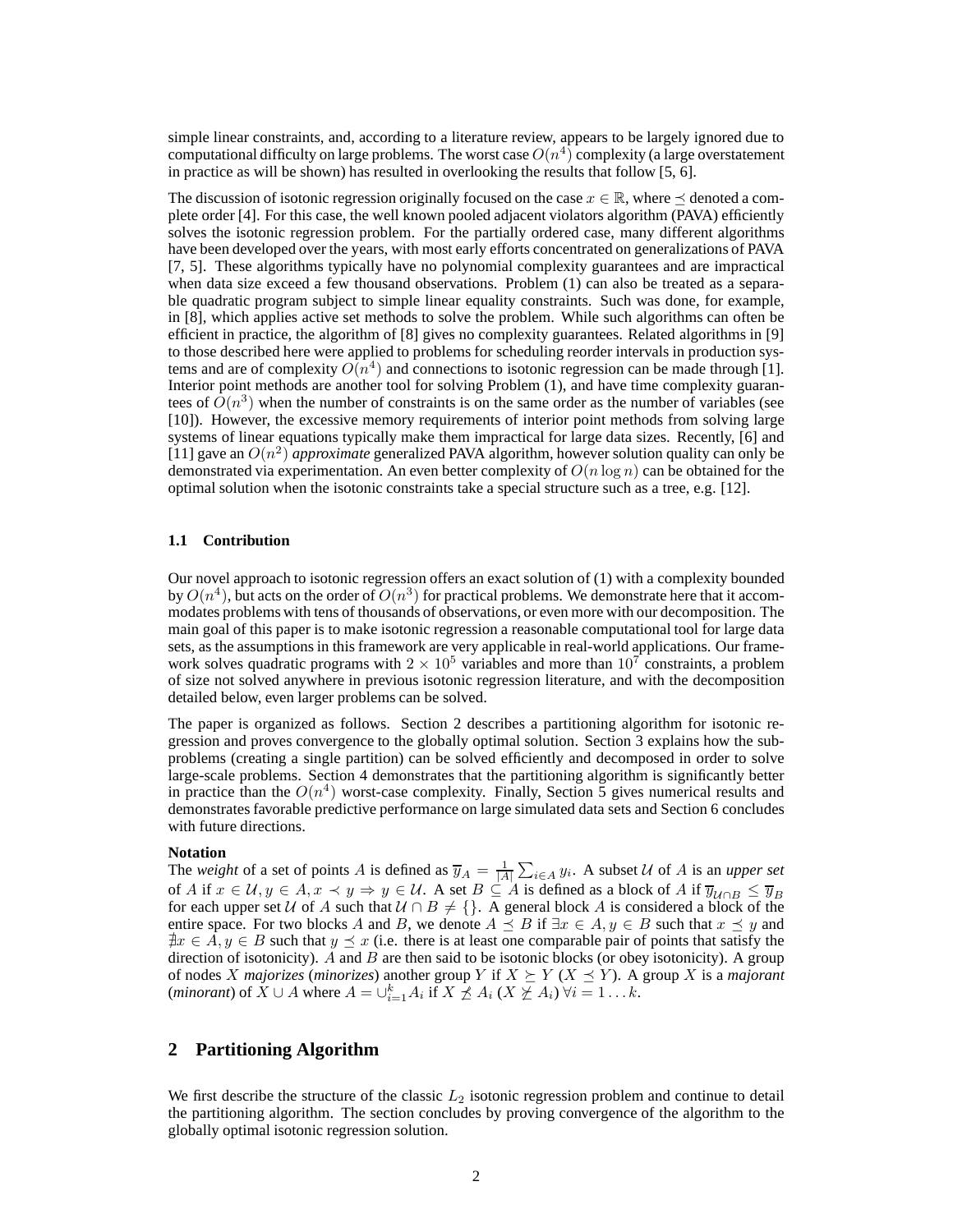#### **2.1 Structure**

Problem (2) is a quadratic program subject to simple linear constraints. The structure of the optimal solution to  $(2)$  is well-known. Observations are divided into k groups where the fits in each group take the group mean observation value. This can be seen through the equations given by the following Karush-Kuhn-Tucker (KKT) conditions:

(a) 
$$
\hat{y}_i = y_i - \frac{1}{2} \left( \sum_{j:(i,j) \in \mathcal{I}} \lambda_{ij} - \sum_{j:(j,i) \in \mathcal{I}} \lambda_{ji} \right)
$$
  
\n(b)  $\hat{y}_i \leq \hat{y}_j \ \forall (i,j) \in \mathcal{I}$   
\n(c)  $\lambda_{ij} \geq 0 \ \forall (i,j) \in \mathcal{I}$   
\n(d)  $\lambda_{ij}(\hat{y}_i - \hat{y}_j) = 0 \ \forall (i,j) \in \mathcal{I}$ .

This set of conditions exposes the nature of the optimal solution, since condition (d) implies that  $\lambda_{ij} > 0 \Rightarrow \hat{y}_i = \hat{y}_j$ . Hence  $\lambda_{ij}$  can be non-zero only within blocks in the isotonic solution which have the same fitted value. For observations in different blocks,  $\lambda_{ij} = 0$ . Furthermore, the fit within each block is trivially seen to be the average of the observations in the block, i.e. the fits minimize the block's squared loss. Thus, we get the familiar characterization of the isotonic regression problem as one of finding a division into isotonic blocks.

#### **2.2 Partitioning**

In order to take advantage of the optimal solution's structure, we propose solving the isotonic regression problem (2) as a sequence of subproblems that divides a group of nodes into two groups at each iteration. An important property of our partitioning approach is that nodes separated at one iteration are never rejoined into the same group in future iterations. This gives a clear bound on the total number of iterations in the worst case.

We now describe the partitioning criterion used for each subproblem. Suppose a current block  $\mathcal V$  is optimal and thus  $\hat{y}_i^* = \overline{y}_v \ \forall i \in \mathcal{V}$ . From condition (a) of the KKT conditions, we define the net outflow of a group V as  $\sum_{i \in \mathcal{V}} (y_i - \hat{y}_i)$ . Finding two groups within V such that the net outflow from the higher group is greater than the net outflow from the lower group should be infeasible, according to the KKT conditions. The partition here looks for two such groups. Denote by  $\mathcal{C}_{\mathcal{V}}$  the set of all feasible (i.e. isotonic) cuts through the network defined by nodes in  $\mathcal V$ . A cut is called isotonic if the two blocks created by the cut are isotonic. The optimal cut is determined as the cut that solves the problem

$$
\max_{c \in \mathcal{C}_{\mathcal{V}}} \sum_{i \in \mathcal{V}_c^+} (y_i - \overline{y}_{\mathcal{V}}) - \sum_{i \in \mathcal{V}_c^-} (y_i - \overline{y}_{\mathcal{V}}) \tag{3}
$$

where  $V_c^-(V_c^+)$  is the group on the lower (upper) side of the edges of cut c. In terms of isotonic regression, the optimal cut is such that the difference in the sum of the normalized fits  $(y_i - \overline{y}_V)$  at each node of a group is maximized. If this maximized difference is zero, then the group must be an optimal block. The optimal cut problem (3) can also be written as the binary program

maximize 
$$
\sum_{i} x_i (y_i - \overline{y}_V)
$$
  
\nsubject to  $x_i \leq x_j$   
\n $x_i \in \{-1, +1\}$   $\forall (i, j) \in \mathcal{I}$   
\n $\forall i \in \mathcal{V}.$  (4)

Well-known results from [13] (due to the fact that the constraint matrix is totally unimodular) say that the following relaxation to this binary program is optimal with  $x^*$  on the boundary, and hence the optimal cut can be determined by solving the linear program

maximize 
$$
z^T x
$$
  
\nsubject to  $x_i \le x_j$   $\forall (i, j) \in \mathcal{I}$   
\n $-1 \le x_i \le 1 \quad \forall i \in \mathcal{V}$  (5)

where  $z_i = y_i - \overline{y}_y$ . This group-wise partitioning operation is the basis for our partitioning algorithm which is explicitly given in Algorithm 1. It starts with all observations as one group (i.e.,  $V = \{1, \ldots, n\}$ , and recursively splits each group optimally by solving subproblem (5). At each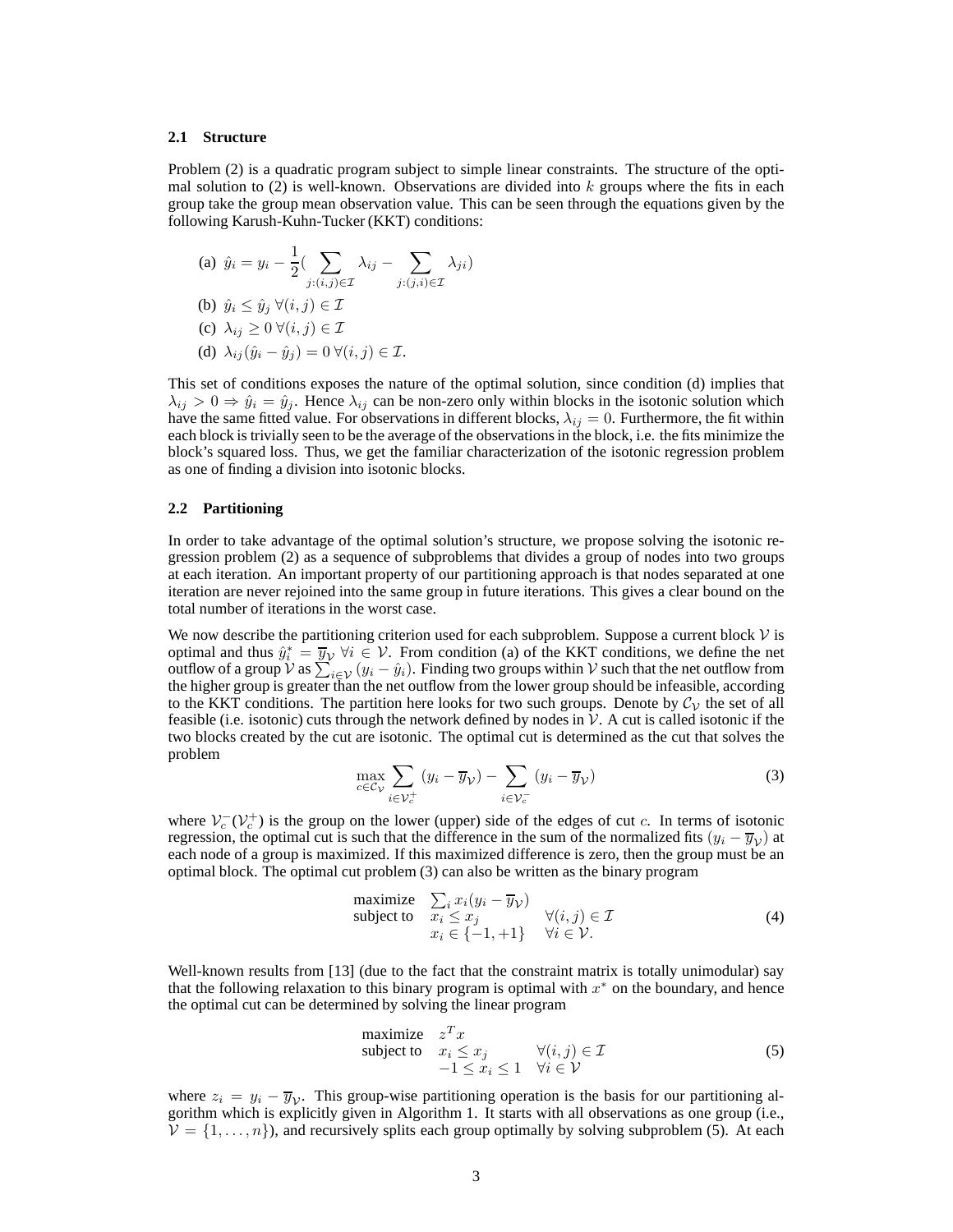iteration, a list  $C$  of potential optimal cuts for each group generated thus far is maintained, and the cut among them with the highest objective value is performed. The list  $\mathcal C$  is updated with the optimal cuts in both sub-groups generated. Partitioning ends whenever the solution to (5) is trivial (i.e., no split is found because the group is a block). As proven next, this algorithm terminates with the optimal global (isotonic) solution to the isotonic regression problem (2).

**Algorithm 1** Paritioning Algorithm

**Require:** Observations  $y_1, \ldots, y_n$  and partial order  $\mathcal{I}$ . **Require:**  $V = \{\{1, ..., n\}, C = \{(0, \{1, ..., n\}, \{\})\}, W = \{\}.$ 1: **while**  $V \neq \{\}$  **do** 2: Let  $(val, w^-, w^+) \in \mathcal{C}$  be the potential cut with largest val. 3: Update  $V = (V \setminus (w^- \cup w^+)) \cup \{w^-, w^+\}, C = C \setminus (val, w^-, w^+)$ . 4: **for all**  $v \in \{w^-, w^+\}$  **do** 5: Set  $z_i = y_i - \overline{y}_v \ \forall i \in v$  where  $\overline{y}_v$  is the mean of observations in v. 6: Solve LP (5) with input z and get  $x^*$ . 7: **if**  $x_1^* = \ldots = x_n^*$  (group is optimally divided) **then** 8: Update  $V = V \setminus v$  and  $W = W \cup v$ . 9: **else** 10: Let  $v^- = \{i : x^*_i = -1\}, v^+ = \{i : x^*_i = +1\}.$ 11: Update  $C = C \cup \{(z^T x^*, v^-, v^+)\}$ 12: **end if** 13: **end for** 14: **end while** 15: **return**  $W$  the optimal groups

### **2.3 Convergence**

Theorem 1 next states the main result that allows for a no-regret partitioning algorithm for isotonic regression. This will lead to our convergence result. We assume that group  $\mathcal V$  is isotonic (i.e. has no holes) and is the union of optimal blocks.

**Theorem 1** Assume a group  $V$  is a union of blocks from the optimal solution to problem (2). Then *a cut made by solving (5) does not cut through any block in the global optimal solution.*

**Proof.** The following is a brief sketch of the proof idea: Let  $M$  be the union of  $K$  optimal blocks in V that get broken by the cut. Define  $M_1$  ( $M_K$ ) to be a minorant (majorant) block in M. For each  $M_k$ define  $M_k^L(M_k^U)$  as the groups in  $M_k$  below (above) the algorithm cut. Using the definitions of how the algorithm makes partitions, the following two consequences can be proven: (1)  $\overline{y}_{M_1} < \overline{y}_{M_K}$  by the algorithm makes partitions, the following two consequences can be proven: (1)  $\overline{y}_{M_1} < \overline{y}_{M_K}$ optimality (i.e. according to KKT conditions) and isotonicity and (2)  $\overline{y}_{M_1} > \overline{y}_{V}$  and  $\overline{y}_{M_K} < \overline{y}_{V}$ . This is proven by showing that  $\overline{y}_{M_1^U} > \overline{y}_V$ , because otherwise the  $M_1^U$  block would be on the lower side of the cut, resulting in  $M_1$  being on the lower side of the cut, and thus  $\overline{y}_{M_1} > \overline{y}_{V}$  since  $\overline{y}_{M_1^L} > \overline{y}_{M_1^U}$  by the optimality assumption on block  $M_1$  (with symmetric arguments for  $M_K$ ). This leads to the contradiction  $\overline{y}_V < \overline{y}_{M_1} < \overline{y}_{M_K} < \overline{y}_V$ , and hence M must be empty.

Since Algorithm 1 starts with  $V = \{1, ..., n\}$  which is a union of (all) optimal blocks, we can conclude from this theorem that partitions never cut an optimal block. The following corollary is then a direct consequence of repeatedly applying Theorem 1 in Algorithm 1:

**Corollary 2** *Algorithm 1 converges to the global optimal solution of (2) with no regret (i.e. without having to rejoin observations that are divided at a previous iteration).*

## **3 Efficient solutions of the subproblems**

Linear program (5) has a special structure that can be taken advantage of in order to solve larger problems faster. We first show why these problems can be solved faster than typical linear programs, followed by a novel decomposition of the structure that allows problems of extremely large size to be solved efficiently.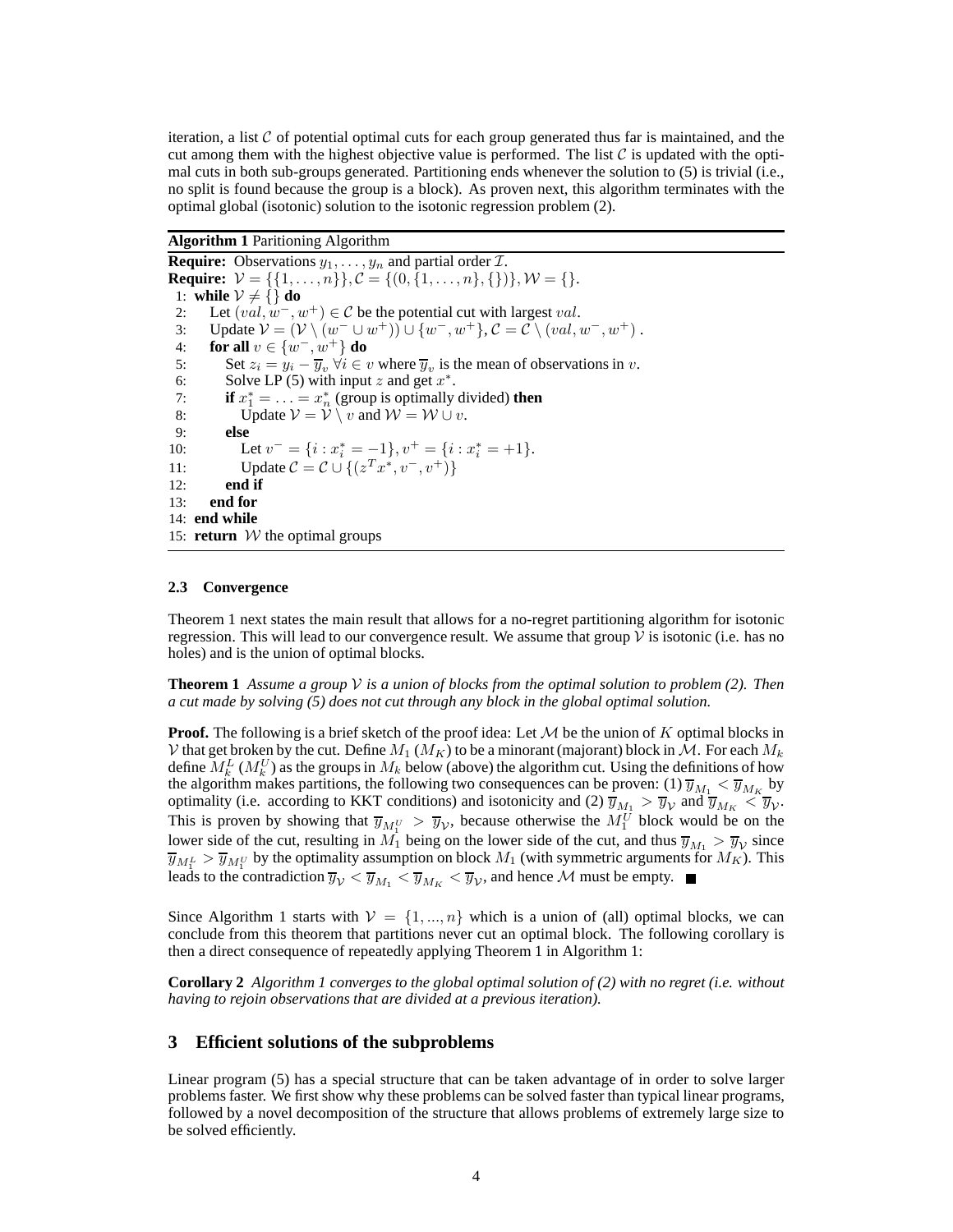#### **3.1 Network flow problems**

The dual to Problem (2) is a network flow problem with quadratic objective. The network flow constraints are identical to those in (6) below, but the objective is  $\frac{1}{4} \sum_{i=1}^{n} (s_i^2 + t_i^2)$ , which, to the author's knowledge, currently still precludes this dual from being efficiently solved with special network algorithms.

While this structure does not help solve directly the quadratic program, the network structure allows the linear program for the subproblems to be solved very efficiently. The dual program to (5) is

minimize 
$$
\sum_{i \in \mathcal{V}} (s_i + t_i)
$$
  
\nsubject to 
$$
\sum_{j:(i,j) \in \mathcal{I}} \lambda_{ij} - \sum_{j:(j,i) \in \mathcal{I}} \lambda_{ji} - s_i + t_i = z_i \quad \forall i \in \mathcal{V}
$$
  
\n
$$
\lambda, s, t \ge 0
$$
\n(6)

where again  $z_i = y_i - \overline{y}_{\mathcal{V}}$ . Linear program (6) is a network flow problem with  $|\mathcal{V}| + 2$  nodes and  $|I| + 2|V|$  arcs. Variable s denotes links directed from a source node into each other node, while t denotes links connecting each node into a sink node. The network flow problem here minimizes the total sum of flow over links from the source and into the sink with the goal to leave  $z_i$  units of flow at each node  $i \in V$ . Note that this is very similar to the network flow problem solved in [14] where  $z_i$  there represents the classification performance on node i. Specialized simplex methods for such network flow problems are typically much faster ([15] documents an average speedup factor of 10 to 100 over standard simplex solvers) due to several reasons such as simpler operations on network data structures rather than maintaining and operating on the simplex tableau (see [16] for an overview of network simplex methods).

#### **3.2 Large-scale decompositions**

In addition to having a very efficient method for solving this network flow problem, further enhancements can be made on extremely large problems of similar structure that might suffer from memory problems. It is already assumed that no redundant arcs exist in  $\mathcal I$  (i.e.  $(i, j), (j, k) \in \mathcal I \Rightarrow (i, k) \notin$ *T*). One simple reduction involves eliminating negative (positive) nodes, i.e. nodes with  $z_i < 0$  $(z_i \geq 0)$  where where  $z_i = y_i - \overline{y}_{\mathcal{V}}$ , that are bounded only from above (below). It is trivial to observe that these nodes will be be equal to  $-1$  (+1) in the optimal solution and that eliminating them does not affect solving (5) without them. However, in practice, this trivial reduction has a computationally minimal affect on large data sets. These reductions were also discussed in [14].

We next consider a novel reduction for the primal linear program (5). The main idea is that it can be solved through a sequence of smaller linear programs that reduce the total size of the full linear program on each iteration. Consider a minorant group of nodes  $\mathcal{J} \subseteq \mathcal{V}$  and the subset of arcs  $\mathcal{I}_{\mathcal{J}} \subseteq \mathcal{I}$  connecting them. Solving problem (5) on this reduced network with the original input z divides the nodes in  $\mathcal J$  into a lower and upper group, denoted  $\mathcal J_L$  and  $\mathcal J_U$ . Nodes in  $\mathcal J_L$  are not bounded from above and will be in the lower group of the full problem solved on  $V$ . In addition, the same problem solved on the remaining nodes in  $V \setminus \mathcal{J}_L$  will give the optimal solutions to these nodes. This is formalized in Proposition 3.

**Proposition 3** *Let*  $\mathcal{J} \subseteq \mathcal{V}$  *be a minorant group of nodes in*  $\mathcal{V}$ *. Let*  $w^*$  *and*  $x^*$  *be optimal solutions* to Problem (5) on the reduced set  $J$  and full set  $V$  of nodes, respectively. If  $w_i^*=-1$ , then  $x_i^*=-1$ ∀i ∈ J *. The optimal solution for the remaining nodes (*V \ J *) can be found by solving (5) over only those nodes. The same claims can be made when*  $J \subseteq V$  *is a majorant group of nodes in*  $V$  *where*  $\text{instead } w_i^* = +1 \Rightarrow x_i^* = +1 \; \forall i \in \mathcal{J}.$ 

**Proof.** Denote W the set of nodes such that  $w_i^* = -1$  and  $\hat{W} = V \setminus W$ . Clearly, the solution to Problem (5) over nodes in W has the solution with all variables equal to  $-1$ . Problem (5) can be written in the following form with separable objective:

maximize 
$$
\sum_{i \in \mathcal{W}} z_i x_i + \sum_{i \in \mathcal{V} \setminus \mathcal{W}} z_i x_i
$$
  
\nsubject to 
$$
\begin{array}{ll}\n x_i \leq x_j & \forall (i, j) \in \mathcal{I}, i, j \in \mathcal{W} \\
x_i \leq x_j & \forall (i, j) \in \mathcal{I}, i \in \mathcal{V}, j \in \mathcal{V} \setminus \mathcal{W} \\
-1 \leq x_i \leq 1 & \forall i \in \mathcal{V}\n\end{array}
$$
\n(7)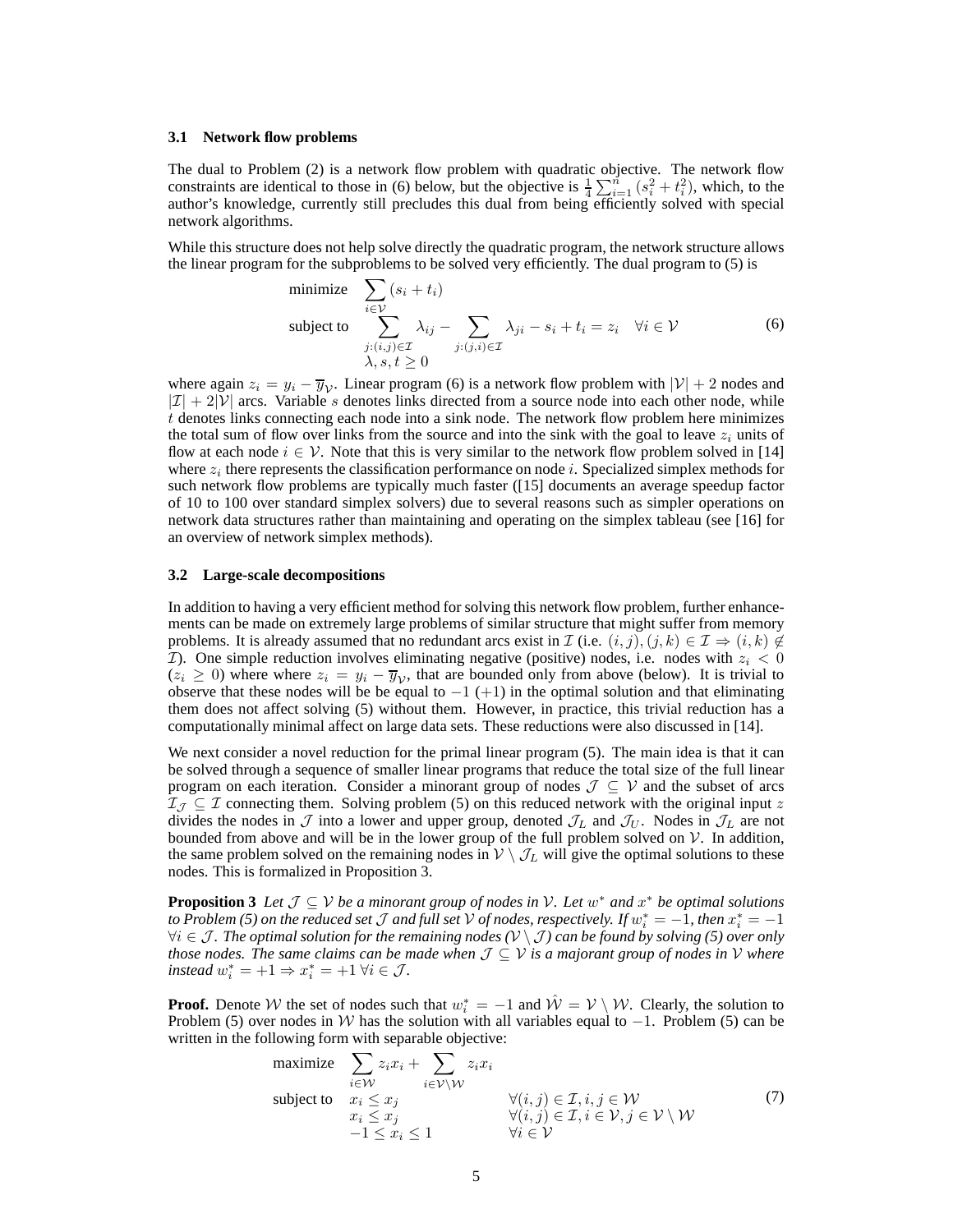Start with an initial solution  $x_i = 1 \forall i \in \mathcal{V}$ . Variables in W can be optimized over first and by assumption have the optimal value with all variables equal to  $-1$ . Optimization over variables in  $\hat{W}$ is not bounded from below by variables in  $W$  since those variables are all at the lower bound. Hence the optimal solution to variables in  $W$  is given by optimizing over only these variables. The result for minorant groups follows. The final claim is easily argued in the same way as for the minorant groups.

Given Proposition 3, Algorithm 2, which iteratively solves (5), can be stated. The subtrees are built as follows. First, an upper triangular adjacency matrix  $C$  can be constructed to represent  $\mathcal{I}$ , where  $C_{ij} = 1$  if  $x_i \leq x_j$  is an isotonic constraint and  $C_{ij} = 0$  otherwise. A minorant (majorant) subtree with k nodes is then constructed as the upper left (lower right)  $k \times k$  sub-matrix of C.

**Algorithm 2** Iterative algorithm for linear program (5) **Require:** Observations  $y_1, \ldots, y_n$  and partial order  $\mathcal{I}$ . **Require:** MAXSIZE of problem to be solved by general LP solver **Require:**  $V = \{1, ..., n\}, \mathcal{L} = \mathcal{U} = \{\}.$ 1: **while**  $|\mathcal{V}| \geq MAXSIZE$  **do** 2: ELIMINATE A MINORANT SET OF NODES: 3: Build a minorant subtree  $\mathcal{T}$ . 4: Solve linear program (5) on T and get solution  $\hat{y} \in \{-1, +1\}^{|\mathcal{T}|}$ . 5:  $\mathcal{L} = \mathcal{L} \cup \{v \in \mathcal{T} : \hat{y}_v = -1\}, \mathcal{V} = \mathcal{V} \setminus \{v \in \mathcal{T} : \hat{y}_v = -1\}.$ 6: ELIMINATE A MAJORANT SET OF NODES: 7: Build majorant subtree  $T$ . 8: Solve linear program (5) on T and get solution  $\hat{y} \in \{-1, +1\}^{|\mathcal{T}|}$ . 9:  $\mathcal{U} = \mathcal{U} \cup \{v \in \mathcal{T} : \hat{y}_v = +1\}, \mathcal{V} = \mathcal{V} \setminus \{v \in \mathcal{T} : \hat{y}_v = +1\}.$ 10: **end while** 11: Solve linear program (5) on V and get solution  $\hat{y} \in \{-1, +1\}^{|\mathcal{V}|}$ . 12:  $\mathcal{L} = \mathcal{L} \cup \{v \in \mathcal{T} : \hat{y}_v = -1\}, \mathcal{U} = \mathcal{U} \cup \{v \in \mathcal{T} : \hat{y}_v = +1\}.$ 

The computational bottleneck of Algorithm 2 is solving linear program (5), which is done efficiently by solving the dual network flow problem (6). This shows that, if the first network flow problem is too large to solve, it can be solved by a sequence of smaller network flow problems as illustrated in Figure 1. Lemma 4 below proves that this reduction optimally solves the full problem (5). In the worst case, many network flow problems will be solved until the original full-size network flow problem is solved. However, in practice on large problems, this artifact is never observed. Computational performance of this reduction is demonstrated in Section 5.

**Lemma 4** *Algorithm 2 optimally solves Problem (5).*

**Proof.** The result follows from repeated application of Proposition 3 over the set of nodes  $V$  that has not yet been optimally solved for.

## **4 Complexity of the partitioning algorithm**

Linear program (5) can be solved in  $O(n^3)$  using interior point methods. Given that the algorithm performs at most *n* iterations, the worst case complexity of Algorithm 1 is  $O(n^4)$ . However, the practical complexity of IRP is significantly better than the worst case. Each iteration of LP (5) solves smaller problems. Consider the case of balanced partitioning at each iteration until there are n final blocks. In this case, we can represent the partitioning path as a binary tree with  $\log n$ levels, and at each level k, LP (5) is solved  $2^k$  times on instances of size  $\frac{n}{2^k}$  which leads to a total complexity of

$$
\sum_{k=0}^{\log n} 2^k (\frac{n}{2^k})^3 = n^3 (\sum_{k=0}^{\log n} (\frac{1}{4})^k) = n^3 (\frac{1 - .25^{\log n + 1}}{.75}),
$$

subject to additional constants. For  $n \geq 10$ , the summation is approximately 1.33, and hence in this case the partitioning algorithm has complexity  $O(1.33n^3)$  (considering the complexity of interior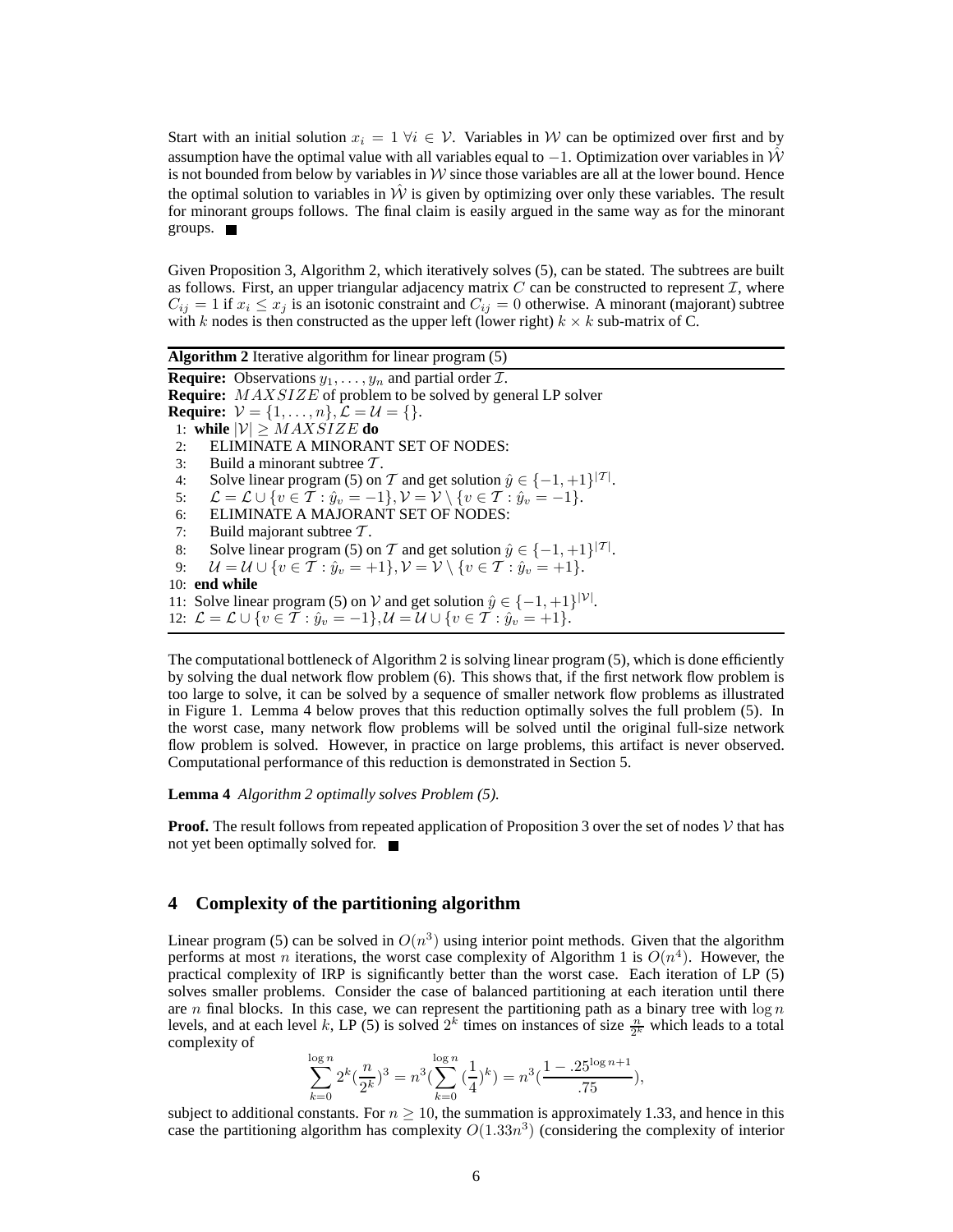

**Figure 1:** Illustration of LP (5) decomposition. Data here is 2 dimensional with only 1000 nodes in order to leave a clear picture. First 7 iterations and the final iteration 16 of the decomposition are shown from left to right and top to bottom. The remaining nodes (blue circles) to identify as  $\pm 1$  decreases through the iterations. LP (5) solved on the entire set of nodes in the first picture may be too large for memory. Hence subproblems are solved on the lower left (red dots) and upper right (green dots) of the networks and some nodes are fixed from the solution of these subproblems. This is repeated until the number of unidentified nodes in the last iteration is of small enough size for memory. Note that at each iteration the three groups obey isotonicity.

point methods for partitioning). More generally, let p and  $1 - p$  be the percentages on each split. Table 1 displays the constants c representing the complexity from  $O(cn^3)$  over varying p and n. As demonstrated, the problem size rapidly decreases and the complexity is in practice  $O(n^3)$ .

|          | $n=100$    | $n=1000$             | $n=10000$ |
|----------|------------|----------------------|-----------|
| $p=0.55$ | $1.35n^3$  | $1.\overline{35n^3}$ | $1.35n^3$ |
| $p=0.65$ | $1.46n^3$  | $1.46n^3$            | $1.47n^3$ |
| $p=0.75$ | $1.77n^3$  | $1.78n^3$            | $1.78n^3$ |
| $p=0.85$ | $2.56n^3$  | $2.61n^3$            | $2.61n^3$ |
| $p=0.95$ | 6.41 $n^3$ | $6.94n^3$            | $7.01n^3$ |

**Table 1:** Complexity: Groups are split with ratio p at each iteration. Complexity in practice is  $O(n^3)$ .

# **5 Numerical experiments**

We here demonstrate that exact isotonic regression is computationally tractable for very large problems, and compare against the time it takes to get an approximation. We first show the computational performance of isotonic regression on simulated data sets as large as  $2 \times 10^5$  training points with more than  $10^7$  constraints. We then show the favorable predictive performance of isotonic regression on large simulated data sets.

#### **5.1 Large-Scale Computations**

Figure 2 demonstrates that the partitioning algorithm with decompositions of the partitioning step can solve very large isotonic regressions. Three dimensional data is simulated from  $\mathcal{U}(0, 2)$  and the responses are created as linear functions plus noise. The size of the training sets varies from  $10<sup>4</sup>$ to  $2 \times 10^5$  points. The left figure shows that the partitioning algorithm finds the globally optimal isotonic regression solution in not much more time than it takes to find an approximation as done in [6] for very large problems. Although the worst-case complexity of our exact algorithm is much worse, the two algorithms scale comparably in practice.

Figure 2 (right) shows how the number of partitions (left axis) increases as the number of training points increases. It is not clear why the approximation in [6] has less partitions as the size of the problem grows. More partitions (left axis) require solving more network flow problems, however, as discussed, they reduce in size very quickly over the partitioning path, resulting in the practical complexity seen in the figure on the left. The bold black line also shows the number of constraints (right axis) which goes up to more than  $10<sup>7</sup>$  constraints.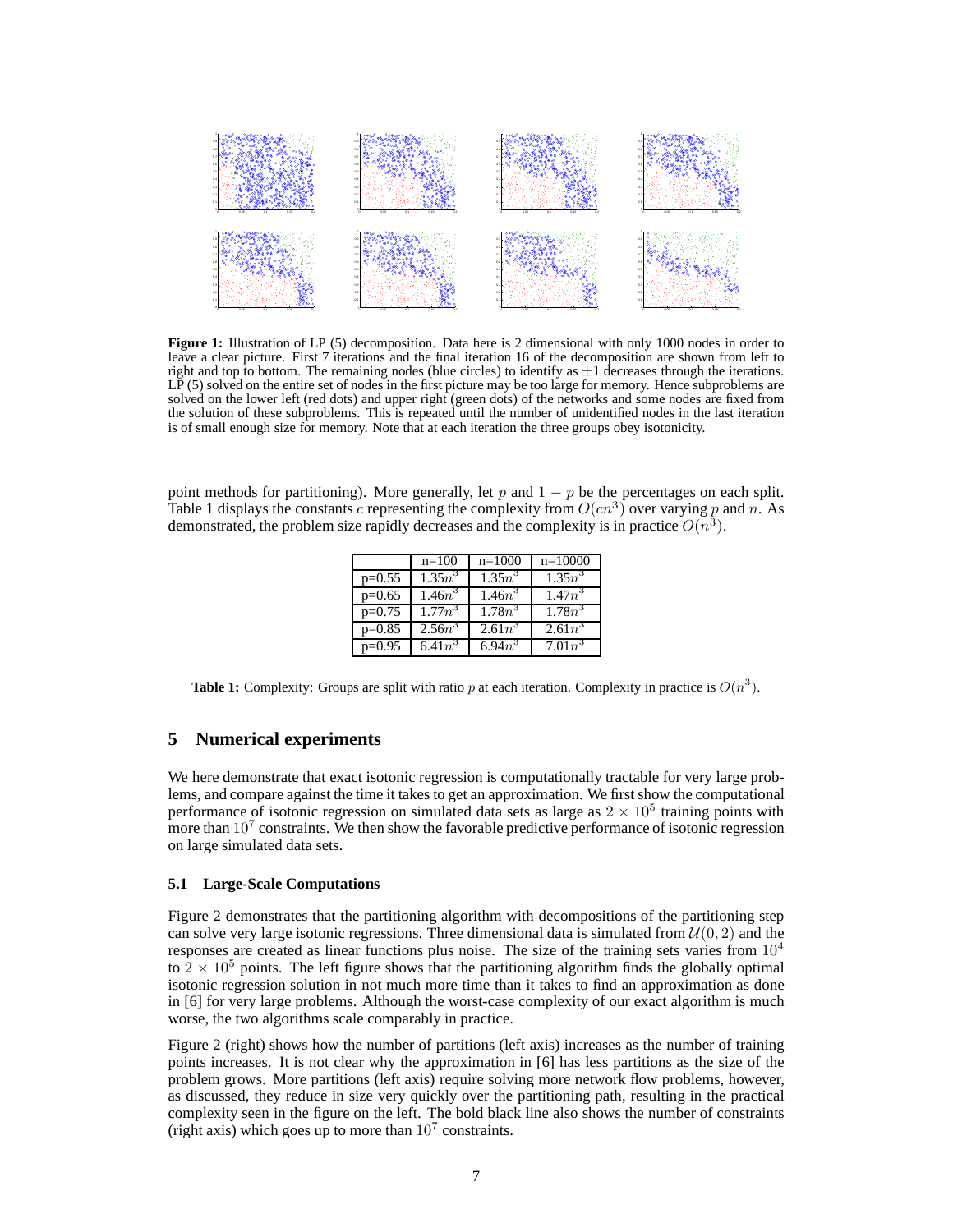

**Figure 2:** IRP performance on large-scale simulations. Data  $x \in \mathbb{R}^3$  has  $x_i \sim \mathcal{U}(0, 2)$ . Responses y are linear functions plus noise. Number of training points varies from  $10^4$  to  $2 \times 10^5$ . Results shown are averages of 5 simulations with dotted lines at  $\pm$  one standard deviation. Time (seconds) versus number of training points is on the left. On the right, the number of partitions is illustrated using the left axis and the bold black line shows the average number of constraints per test using the right axis.

#### **5.2 Predictive Performance**

Here we show that isotonic regression is a useful tool when the data fits the monotonic framework. Data is simulated as above and responses are constructed as  $y_i = \prod_i x_i + \mathcal{N}(0, .5^2)$  where p varies from 2 to 6. The training set varies from 500 to 5000 to 50000 points and the test size is fixed at 5000. Results are averaged over 10 trials and 95% confidence intervals are given. A comparison is made between isotonic regression and linear least squares regression. With only 500 training points, the model is poorly fitted and a simple linear regression performs much better. 5000 training points is sufficient to fit the model well with up to 4 dimensions, after which linear regression outperforms the isotonic regression, and 50000 training points fits the model well up with up to 5 dimensions. Two trends are observed. Larger training sets allow better models to be fit which improves performance while higher dimensions increase overfitting which, in turn, decreases performance.

| Dim | <b>IRP MSE</b> | LS MSE        | <b>IRP MSE</b> | LS MSE        | <b>IRP MSE</b> | LS MSE        |
|-----|----------------|---------------|----------------|---------------|----------------|---------------|
|     | $n = 500$      | $n = 500$     | $n = 5000$     | $n = 5000$    | $n=50000$      | $n=50000$     |
|     | $0.69 + 0.01$  | $0.37 + 0.00$ | $0.27 + 0.00$  | $0.36 + 0.00$ | $0.25 + 0.00$  | $0.36 + 0.00$ |
|     | $0.76 + 0.03$  | $0.65 + 0.01$ | $0.31 + 0.00$  | $0.61 + 0.01$ | $0.26 + 0.00$  | $0.62 + 0.00$ |
| 4   | $1.45 + 0.08$  | $1.08 + 0.01$ | $0.61 + 0.02$  | $1.08 + 0.02$ | $0.34 + 0.01$  | $1.06 + 0.03$ |
|     | $4.61 + 0.65$  | $1.76 + 0.02$ | $2.61 + 0.16$  | $1.88 + 0.04$ | $0.93 + 0.04$  | $1.86 + 0.05$ |
| 6   | $12.89 + 1.30$ | $3.06 + 0.04$ | $8.41 + 1.36$  | $2.84 + 0.07$ | $3.37 + 0.06$  | $2.83 + 0.12$ |

**Table 2:** Statistics for simulation generated with  $y_i = \prod_i x_i + \mathcal{N}(0, .5^2)$ . A comparison between the results of IRP and a least squares linear regression is shown. Bold demonstrates statistical significance at 95% confidence.

# **6 Conclusion**

This paper demonstrates that isotonic regression can be used to solve extremely large problems. Fast approximations are useful, however, as shown, globally optimal solutions are also computationally tractable. Indeed, isotonic regression as done here performs with a complexity of  $O(n^3)$  in practice. As also shown, isotonic regression performs well at reasonable dimensions, but suffers from overfitting as the dimension of the data increases. Extensions of this algorithm will analyze the path of partitions in order to control overfitting by stopping the algorithm early. Statistical complexity of the models generated by partitioning will be examined. Furthermore, similar results will be made for isotonic regression with different loss functions.